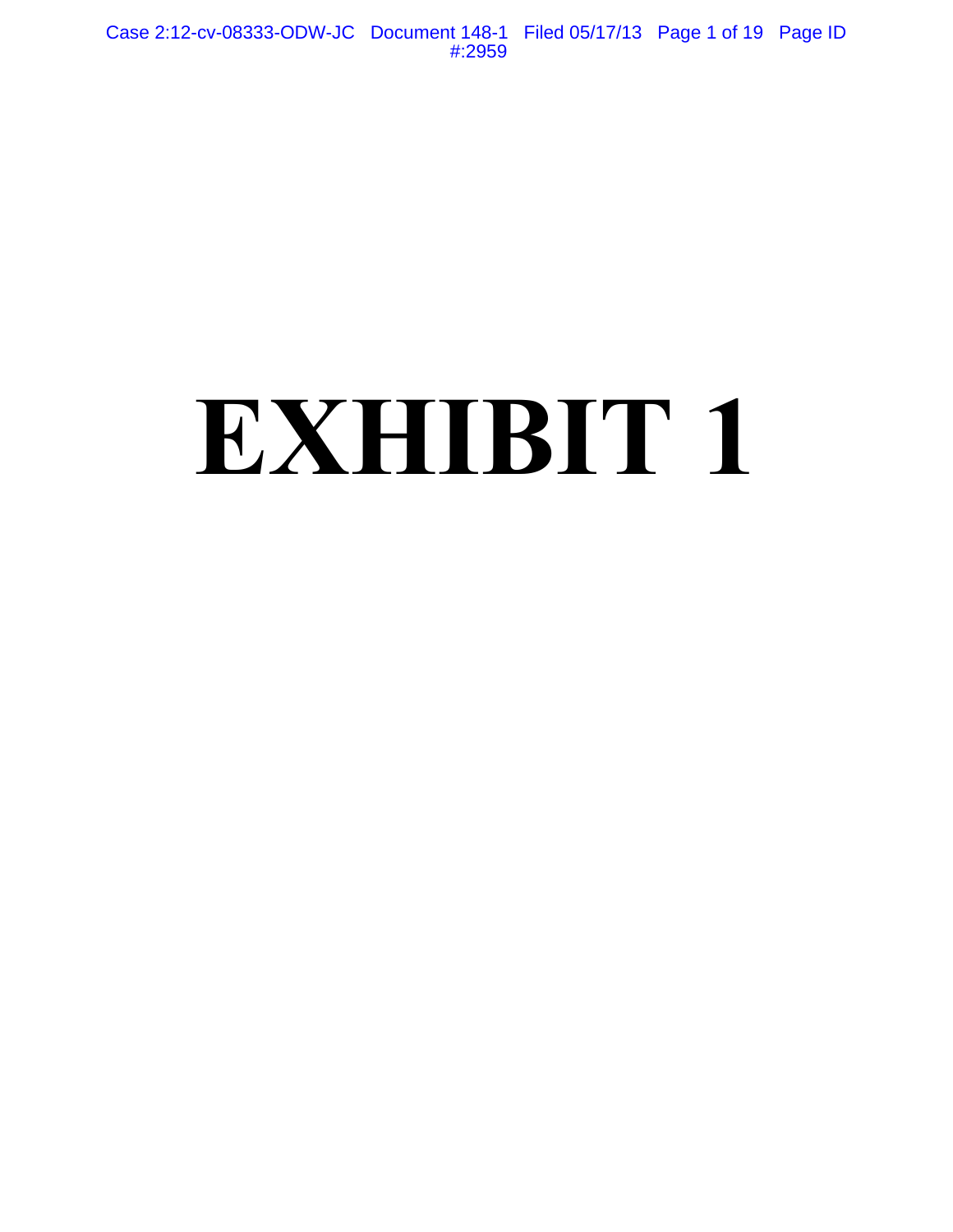## Case 2:12-cv-08333-ODW-JC Document 148-1 Filed 05/17/13 Page 2 of 19 Page ID

### #:2960

### **Active Cases for John Steele, Paul Hansmeier, Paul Duffy and Brett Gibbs as of May 13, 2013**

|                | <b>Case Name</b>                  | <b>Court</b> | <b>Case Number</b> | Judge                                                                                                                                                                        | Attorneys for Link<br><b>Plaintiff</b> |                                                                                 | <b>Note</b>                                                                                                                                                                                                                                                                                                                                                                                                |
|----------------|-----------------------------------|--------------|--------------------|------------------------------------------------------------------------------------------------------------------------------------------------------------------------------|----------------------------------------|---------------------------------------------------------------------------------|------------------------------------------------------------------------------------------------------------------------------------------------------------------------------------------------------------------------------------------------------------------------------------------------------------------------------------------------------------------------------------------------------------|
|                |                                   |              |                    | FEDERAL COPYRIGHT TROLL CASES - (Steele, Hansemeier, Duffy, Gibbs Have Appeared as Attorneys)                                                                                |                                        |                                                                                 |                                                                                                                                                                                                                                                                                                                                                                                                            |
| 11             | AF Holdings, LLC v. cand<br>Doe   |              |                    | 3:2012-cv-02396 Hon. Edward M. Chen<br>San Francisco Courthouse<br>Courtroom 5 - 17th Floor<br>450 Golden Gate Avenue<br>San Francisco, CA 94102<br>Chambers: (415) 522-2034 | <b>Brett Gibbs</b><br>Paul Duffy       | 4869                                                                            | https://ecf. Prenda has been<br>cand.uscou ordered to produce<br>rts.gov/cgi- the original signed<br>bin/iqquery   concurrence of "Salt<br>menu.pl?25   Marsh" (the name<br>given for the person<br>who owns AF<br>Holdings). As of May<br>13, 2013, Prenda's<br>lawyers are currently<br>attempting to explain<br>why it seems that<br>nobody can produce<br>such a document (see<br>ECF Nos. 79 and 80). |
| $\overline{2}$ | AF Holdings, LLC v. casdce<br>Doe |              |                    | 3:2012-cv-01519   Hon. Barry Ted Moskowitz<br>Edward J. Schwartz U.S.<br> Courthouse<br>221 West Broadway<br>San Diego, CA 92101<br>Phone: (619) 557-5600                    | <b>Brett Gibbs</b>                     | https://ecf.<br>casd.uscour<br>ts.gov/cgi-<br>bin/igguery<br>menu.pl?38<br>7721 |                                                                                                                                                                                                                                                                                                                                                                                                            |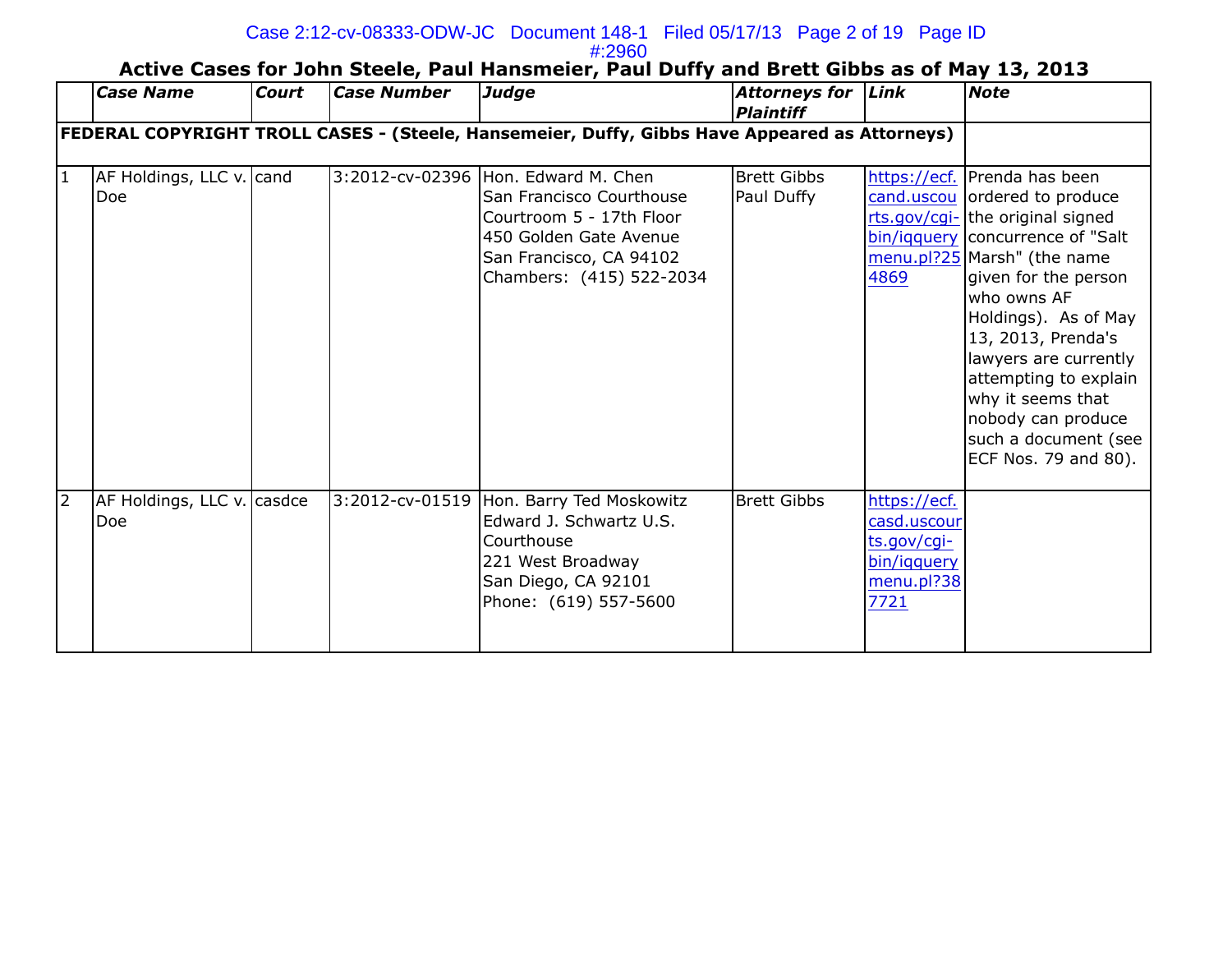|                | <b>Case Name</b>                                       | <b>Court</b> | <b>Case Number</b> | $\#2961$<br><b>Judge</b>                                                                                                                                              |                                          | Link                                                                                                                                             | <b>Note</b>                                                                                        |
|----------------|--------------------------------------------------------|--------------|--------------------|-----------------------------------------------------------------------------------------------------------------------------------------------------------------------|------------------------------------------|--------------------------------------------------------------------------------------------------------------------------------------------------|----------------------------------------------------------------------------------------------------|
|                |                                                        |              |                    |                                                                                                                                                                       | <b>Attorneys for</b><br><b>Plaintiff</b> |                                                                                                                                                  |                                                                                                    |
| $\overline{3}$ | AF Holdings, LLC v. D.C. Cir. 12-7135<br>Does 1 - 1058 |              |                    | N/A - panel not yet assigned                                                                                                                                          | Paul Duffy                               | cf/servlet/T<br>ransportRo<br>om?servlet<br>$=$ CaseSum<br>mary.jsp&c<br>$aseNum = 1$<br>$2 -$<br>7135&incOr<br>igDkt=Y∈<br>cDktEntries<br>$=$ Y | https://ecf. Appelate briefing<br>cadc.uscour Schedule Suspended<br>$ts.gov/cme$ Sua Sponte 5/9/13 |
| $\overline{4}$ | AF Holdings, LLC v. dcdce<br>Does 1-1058               |              |                    | 1:2012-cv-00048 Hon. Beryl A. Howell<br>U.S. District Court<br>333 Constitution Ave NW<br>Washington, DC 20001<br>Chambers: (202) 354-3450                            | John Steele<br>Paul Duffy                | s.gov/cgi-<br>bin/iqquery<br>menu.pl?15<br>2214                                                                                                  | https://ecf. Pending interlocutory<br>dcd.uscourt appeal to the D.C.<br>Circuit                    |
| 5              | AF Holdings, LLC v. candce<br>Magsumbol                |              |                    | 3:2012-cv-04221 Hon. Samuel Conti<br>San Francisco Courthouse<br>Courtroom 1 - 17th Floor<br>450 Golden Gate Avenue<br>San Francisco, CA 94102<br>415-522-2047        | <b>Brett Gibbs</b>                       | https://ecf.<br>cand.uscou<br>rts.gov/cgi-<br>bin/igguery<br>menu.pl?25<br>8044                                                                  |                                                                                                    |
| $\overline{6}$ | AF Holdings, LLC v.<br>Trinh                           | candce       |                    | 3:2012-cv-02393 Hon. Charles R. Breyer<br>San Francisco Courthouse,<br>Courtroom 6 - 17th Floor<br>450 Golden Gate Avenue,<br>San Francisco, CA 94102<br>415-522-2062 | Paul Duffy                               | cand.uscou<br>rts.gov/cgi-<br>bin/igguery<br>menu.pl?25<br>4879                                                                                  | https://ecf. (closed but fee motion)<br>remains)                                                   |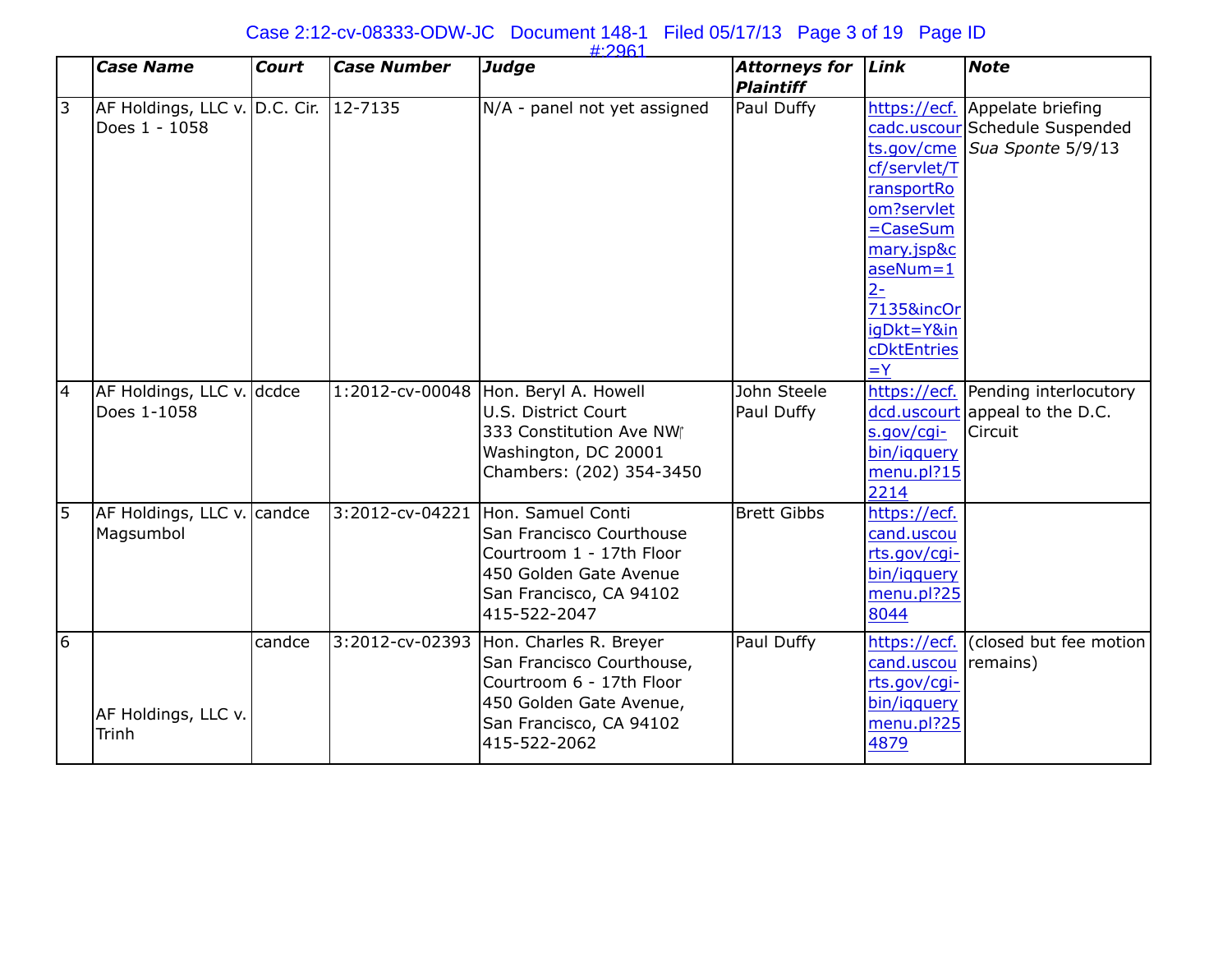|                 |                                       |              |                    | $\#2962$                                                                                                                                                                                                               |                                               |                                                                                 |             |
|-----------------|---------------------------------------|--------------|--------------------|------------------------------------------------------------------------------------------------------------------------------------------------------------------------------------------------------------------------|-----------------------------------------------|---------------------------------------------------------------------------------|-------------|
|                 | <b>Case Name</b>                      | <b>Court</b> | <b>Case Number</b> | <b>Judge</b>                                                                                                                                                                                                           | <b>Attorneys for Link</b><br><b>Plaintiff</b> |                                                                                 | <b>Note</b> |
| 7               | AF Holdings, LLC v. caedce<br>Unknown |              |                    | 2:2012-cv-01662 Hon. John A. Mendez<br>Robert T. Matsui United States<br>Courthouse<br>501 I Street<br>Courtroom 6, 14th Floor<br>Sacramento, CA 95814<br>Telephone: (916) 930-4091                                    | <b>Brett Gibbs</b>                            | https://ecf.<br>caed.uscou<br>rts.gov/cgi-<br>bin/iqquery<br>menu.pl?24<br>0664 |             |
| $\overline{8}$  | Boy Racer, Inc. v.<br>Williamson      | caedce       | 2:2011-cv-03072    | Hon. Morrison C. England, Jr.<br>Robert T. Matsui United States<br>Courthouse<br>501 I Street<br>Courtroom 7, 14th Floor<br>Sacramento, CA 95814<br>Telephone: (916) 930-4207                                          | <b>Brett Gibbs</b>                            | https://ecf.<br>caed.uscou<br>rts.gov/cgi-<br>bin/iqquery<br>menu.pl?23<br>1985 |             |
| 9               | Duffy v. Godfread<br>et al            | lilndce      |                    | 1:2013-cv-01569 Hon. John W. Darrah<br>Everett McKinley Dirksen<br><b>United States Courthouse</b><br>219 South Dearborn Street<br>Chicago, IL 60604<br>Courtroom 1203   Chambers<br>1288<br>Telephone: (312) 435-5619 | Paul Duffy                                    | https://ecf.i<br>Ind.uscourt<br>s.gov/cgi-<br>bin/iqquery<br>menu.pl?28<br>0638 |             |
| $\overline{10}$ | GUAVA, LLC v. DOE ilndce              |              | 1:2013-cv-00952    | Hon. Harry D. Leinenweber<br>Everett McKinley Dirksen<br>United States Courthouse<br>219 South Dearborn Street<br>Chicago, IL 60604<br>Courtroom 1941   Chambers<br>1946<br>Telephone: (312) 435-7612                  | Paul Duffy                                    | https://ecf.i<br>Ind.uscourt<br>s.gov/cgi-<br>bin/igguery<br>menu.pl?27<br>9764 |             |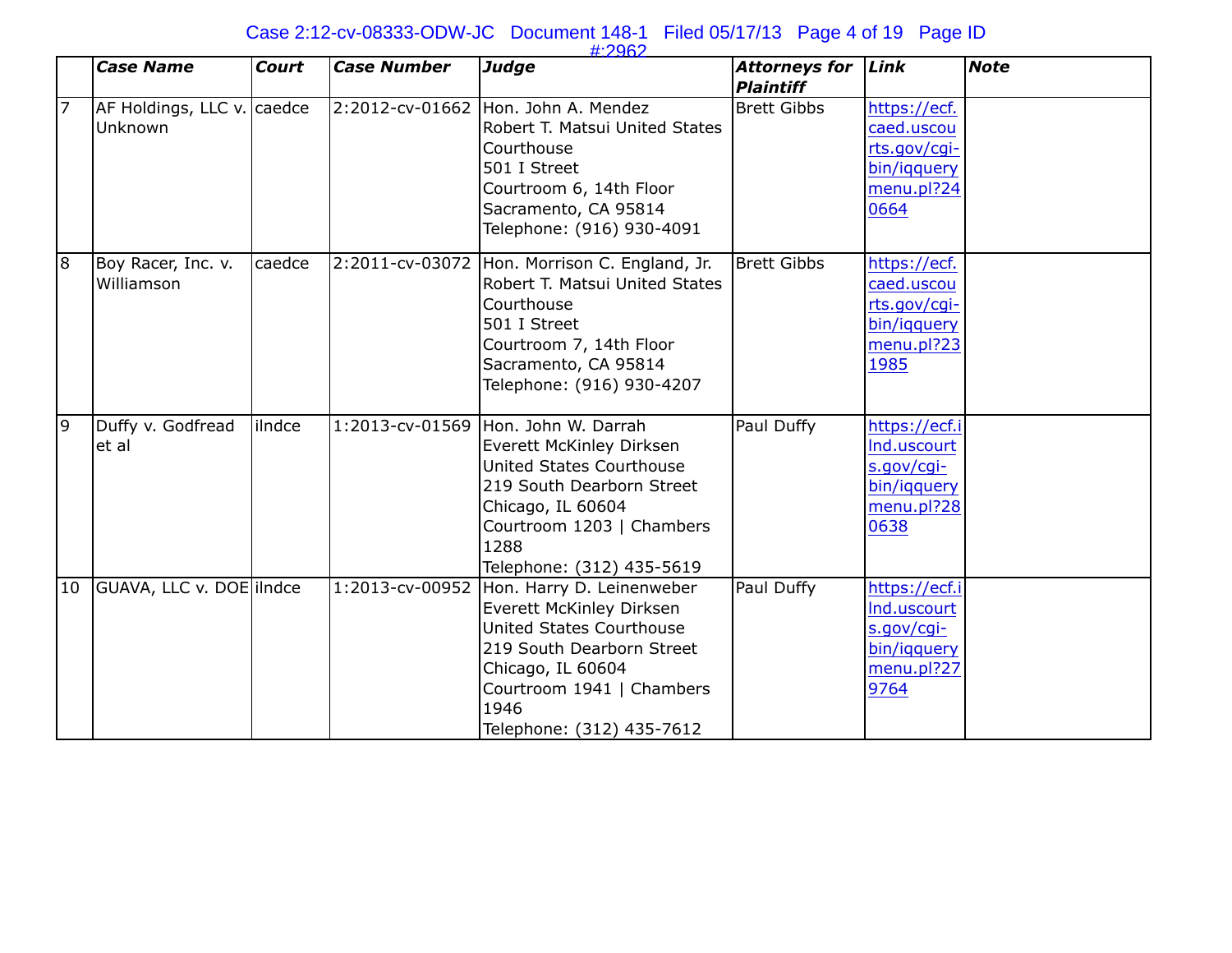|                 |                                                                                                 |              |                    | $\#2963$                                                                                                                                                                                                               |                                               |                                                                                                   |             |
|-----------------|-------------------------------------------------------------------------------------------------|--------------|--------------------|------------------------------------------------------------------------------------------------------------------------------------------------------------------------------------------------------------------------|-----------------------------------------------|---------------------------------------------------------------------------------------------------|-------------|
|                 | <b>Case Name</b>                                                                                | <b>Court</b> | <b>Case Number</b> | <b>Judge</b>                                                                                                                                                                                                           | <b>Attorneys for Link</b><br><b>Plaintiff</b> |                                                                                                   | <b>Note</b> |
| $\overline{11}$ | Guava, LLC v. Does ilndce<br>$1 - 5$                                                            |              |                    | 1:2012-cv-08000 Hon. John W. Darrah<br>Everett McKinley Dirksen<br><b>United States Courthouse</b><br>219 South Dearborn Street<br>Chicago, IL 60604<br>Courtroom 1203   Chambers<br>1288<br>Telephone: (312) 435-5619 | Paul Duffy                                    | https://ecf.i<br>Ind.uscourt<br>s.gov/cgi-<br>bin/iqquery<br>menu.pl?27<br>5041                   |             |
| 12              | Ingenuity 13, LLC                                                                               | caedce       |                    | $2:2011$ -mc-00084 Hon. John A. Mendez<br>Robert T. Matsui United States<br>Courthouse<br>501 I Street<br>Courtroom 6, 14th Floor<br>Sacramento, CA 95814<br>Telephone: (916) 930-4091                                 | <b>Brett Gibbs</b>                            | https://ecf.<br>caed.uscou<br>rts.gov/cgi-<br>bin/iqquery<br>menu.pl?23<br>1023                   |             |
| $\overline{13}$ | Ingenuity 13, LLC<br>v. John Doe                                                                | lilndce      |                    | 1:2012-cv-06131 Hon. Joan H. Lefkow<br>Everett McKinley Dirksen<br><b>United States Courthouse</b><br>219 South Dearborn Street<br>Chicago, IL 60604<br>Courtroom 1925   Chambers<br>1956<br>Telephone: (312) 435-5832 | Paul Duffy                                    | https://ecf.i<br>Ind.uscourt<br>s.gov/cgi-<br>bin/DktRpt.<br>pl?4840573<br>01722545-<br>$L_1 0-1$ |             |
| 14              | MILLENNIUM TGA, dcdce<br>INC. v. COMCAST<br><b>CABLE</b><br><b>COMMUNICATIONS</b><br><b>LLC</b> |              |                    | 1:2012-mc-00150 Hon. Robert L. Wilkins<br>U.S. District Court<br>333 Constitution Ave NW<br>Washington, DC 20001<br>Chambers: (202) 354-3480                                                                           | John Steele<br>Paul Duffy                     | https://ecf.<br>dcd.uscourt<br>s.gov/cgi-<br>bin/igquery<br>menu.pl?15<br>3133                    |             |
| $\overline{1}5$ | Millennium TGA,<br>Inc. v. Doe                                                                  | caedce       |                    | 2:2011-cv-03080   Hon. Morrison C. England, Jr.<br>Robert T. Matsui United States<br>Courthouse<br>501 I Street<br>Courtroom 7, 14th Floor<br>Sacramento, CA 95814<br>Telephone: (916) 930-4207                        | Brett Gibbs                                   | https://ecf.<br>caed.uscou<br>rts.gov/cgi-<br>bin/igguery<br>menu.pl?23<br>2002                   |             |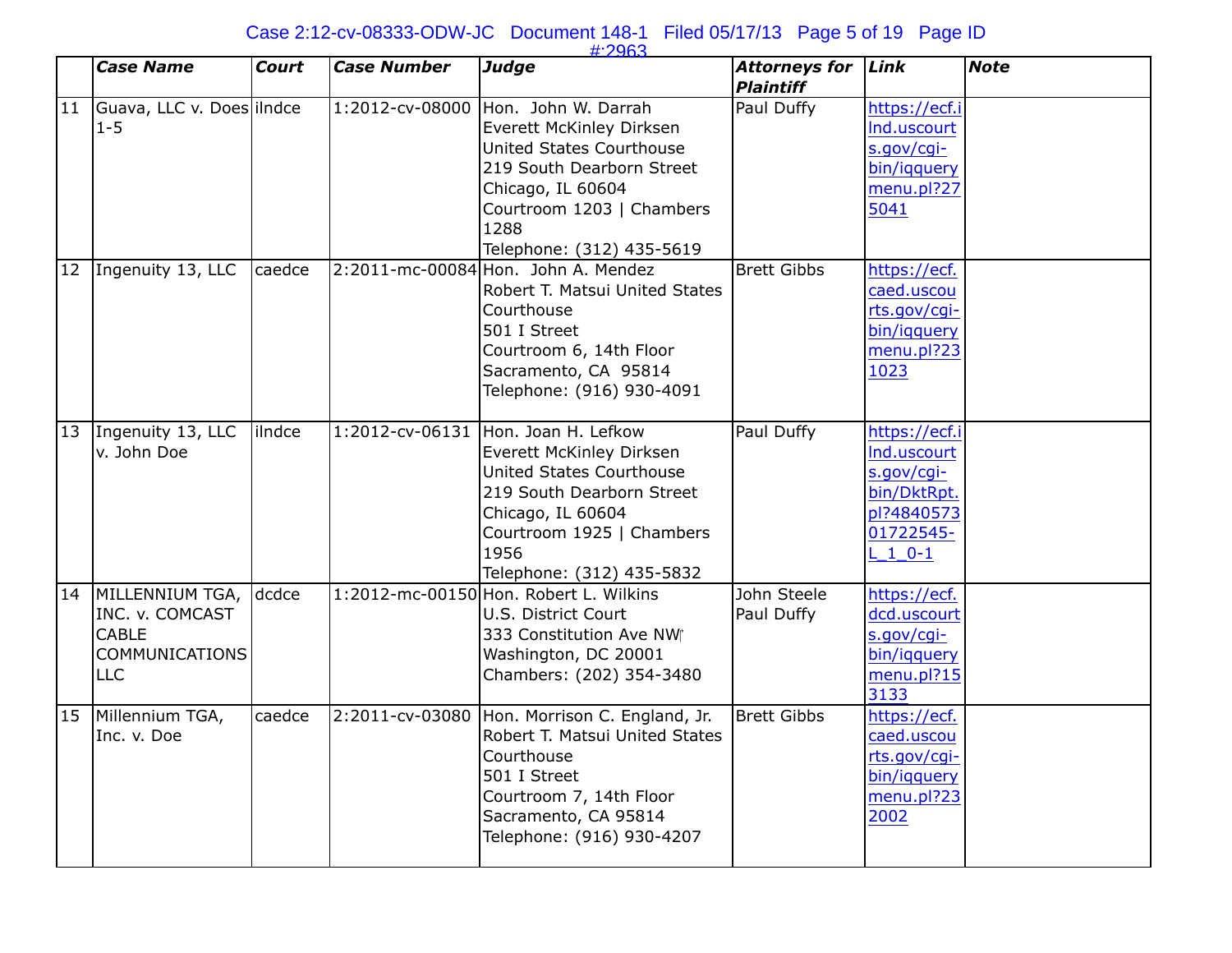|    |                                                                                                         |              |                    | $\#2964$                                                                                                                                                                                                              |                                          |                                                                                 |                                     |  |  |  |
|----|---------------------------------------------------------------------------------------------------------|--------------|--------------------|-----------------------------------------------------------------------------------------------------------------------------------------------------------------------------------------------------------------------|------------------------------------------|---------------------------------------------------------------------------------|-------------------------------------|--|--|--|
|    | <b>Case Name</b>                                                                                        | <b>Court</b> | <b>Case Number</b> | <b>Judge</b>                                                                                                                                                                                                          | <b>Attorneys for</b><br><b>Plaintiff</b> | Link                                                                            | <b>Note</b>                         |  |  |  |
| 16 | Pacific Century Int'lliIndce<br>LTD v. Strink et al                                                     |              |                    | 1:2013-cv-00946 Hon. Harry D. Leinenweber<br>Everett McKinley Dirksen<br>United States Courthouse<br>219 South Dearborn Street<br>Chicago, IL 60604<br>Courtroom 1941   Chambers<br>1946<br>Telephone: (312) 435-7612 | Paul Duffy                               | https://ecf.i<br>Ind.uscourt<br>s.gov/cgi-<br>bin/iqquery<br>menu.pl?27<br>9757 |                                     |  |  |  |
| 17 | Prenda Law, Inc. v. ilsdce<br>Godfread et al                                                            |              | 3:2013-cv-00207    | Hon. David R. Herndon<br>750 Old Missouri Avenue<br>East St. Louis, IL 62201<br>Chambers Phone (618) 482-<br>9077<br>Chambers Fax (618) 482-9195                                                                      | Paul Duffy                               | https://ecf.i<br>Isd.uscourt<br>s.gov/cgi-<br>bin/iqquery<br>menu.pl?61<br>133  |                                     |  |  |  |
| 18 | Sunlust Pictures,<br>LLC v. Nguyen                                                                      | fimdce       | 8:2012-cv-01685    | Hon. Mary S. Scriven<br>Sam M. Gibbons U.S.<br>Courthouse<br>801 North Florida Avenue<br>Tampa, FL 33602<br>Chambers 758, (813) 301-<br>5400<br>Courtroom 10B, (813) 301-<br>5710                                     | <b>Brett Gibbs</b>                       | https://ecf.<br>flmd.uscour<br>ts.gov/cgi-<br>bin/iqquery<br>menu.pl?27<br>4150 |                                     |  |  |  |
| 19 | First Time Videos<br>v. Oppold                                                                          | fimdce       |                    | $6:2012$ -CV-01493 Hon. Karla R. Spaulding<br>(Magistrate) 401 W Central<br>Blvd, Orlando, FL 32081 Phone<br>407-835-4320 Hon. Charlene<br>E. Honeywell Phone 407-835-<br>3840 (fax) 407-835-3849                     | <b>Brett Gibbs</b>                       | flmd.uscour pending<br>ts.gov/cgi-<br>bin/igguery<br>menu.pl?27<br>6288         | https://ecf.   Motion for atty fees |  |  |  |
|    | FEDERAL COPYRIGHT TROLL CASES - (Prenda Cases Where Prinicipals Have Not Appeared as Counsel of Record) |              |                    |                                                                                                                                                                                                                       |                                          |                                                                                 |                                     |  |  |  |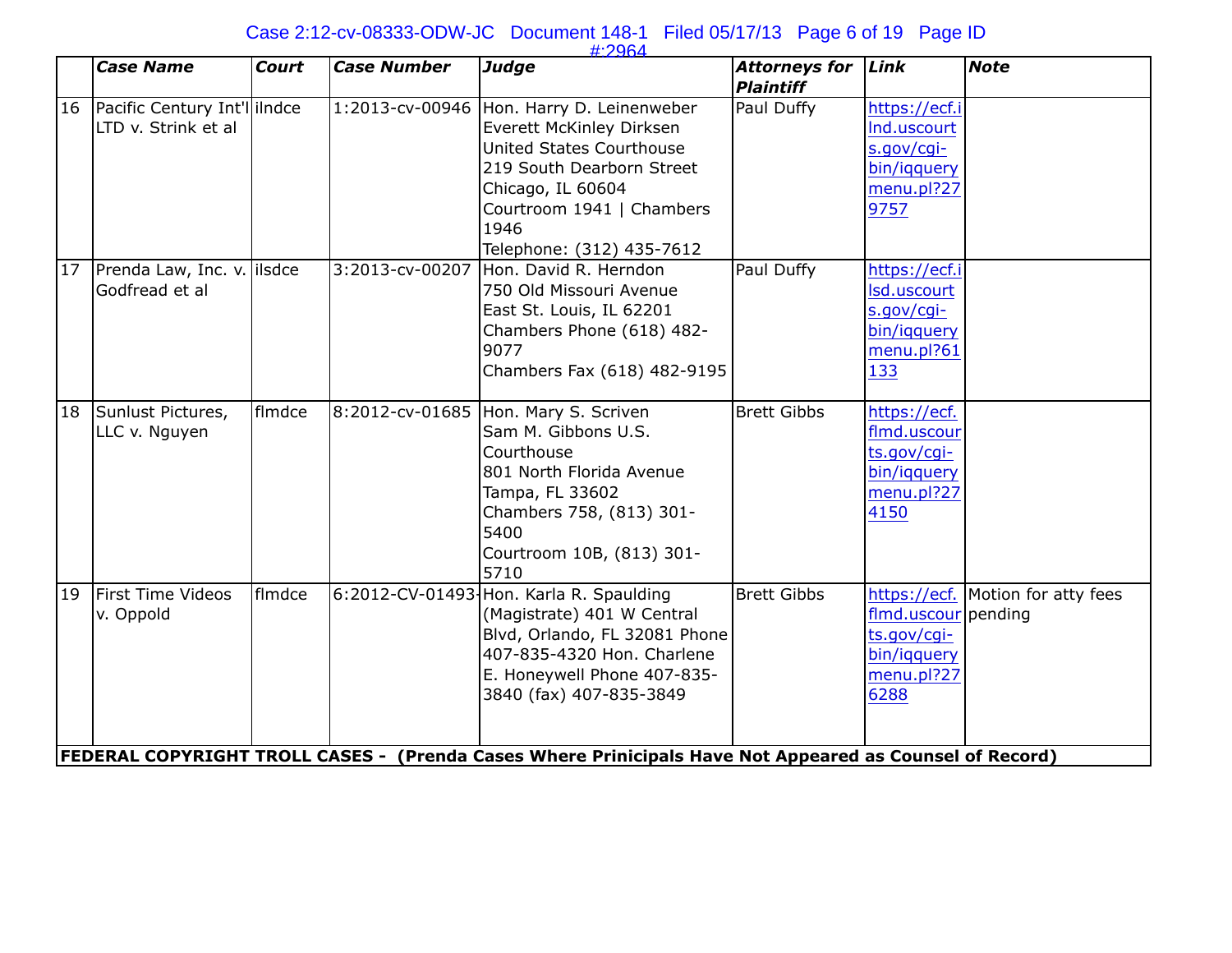|                 | <b>Case Name</b>                           | <b>Court</b> | <b>Case Number</b> | Judge                                                                                                                                                                                                                                                                                                                       | Attorneys for Link<br><b>Plaintiff</b> |                                                                                                  | <b>Note</b> |
|-----------------|--------------------------------------------|--------------|--------------------|-----------------------------------------------------------------------------------------------------------------------------------------------------------------------------------------------------------------------------------------------------------------------------------------------------------------------------|----------------------------------------|--------------------------------------------------------------------------------------------------|-------------|
| 20              | AF Holdings, LLC v.   madce<br>Chowdhury   |              |                    | 1:2012-cv-12105 Hon. Joseph L. Tauro<br>1 Courthouse Way<br>Courtroom 22, 7th Floor<br>Boston, Massachusetts 02210<br>$(617)$ 748-9152                                                                                                                                                                                      | (Daniel G.<br>Ruggiero)                | https://ecf.<br>mad.uscour<br>ts.gov/cgi-<br>bin/iqquery<br>menu.pl?14<br>7719                   |             |
| 21              | AF Holdings, LLC v. azdce<br><b>Harris</b> |              |                    | 2:2012-cv-02144 Hon. G. Murray Snow<br>United States District Court<br>Sandra Day O'Connor U.S.<br>Courthouse<br>Suite 622<br>401 W. Washington Street,<br><b>SPC80</b><br>Phoenix, AZ 85003<br>$(602)$ 322-7650                                                                                                            | (Steven J.<br>Goodhue)                 | https://ecf.<br>azd.uscourt<br>s.gov/cgi-<br>bin/DktRpt.<br>pl?2102954<br>09398241-<br>$L_1_0-1$ |             |
| $\overline{22}$ | AF Holdings, LLC v.<br>Keehn               | miedce       | 2:2012-cv-14451    | Hon. Julian Abele Cook<br>United States District Court<br>for the Eastern District of<br>Michigan<br>Theodore Levin U.S.<br>Courthouse<br>231 W. Lafayette Blvd., Room<br>718<br>Detroit, MI 48226<br>Courtroom: Room 716<br>Chambers Telephone Number:<br>(313) 234-5100<br>Case Manager - KaMyra<br>Doaks: (313) 234-5103 | (Jonathan W.<br>Tappan)                | https://ecf.<br>mied.uscou<br>rts.gov/cgi-<br>bin/igguery<br>menu.pl?27<br>4211                  |             |

#:2965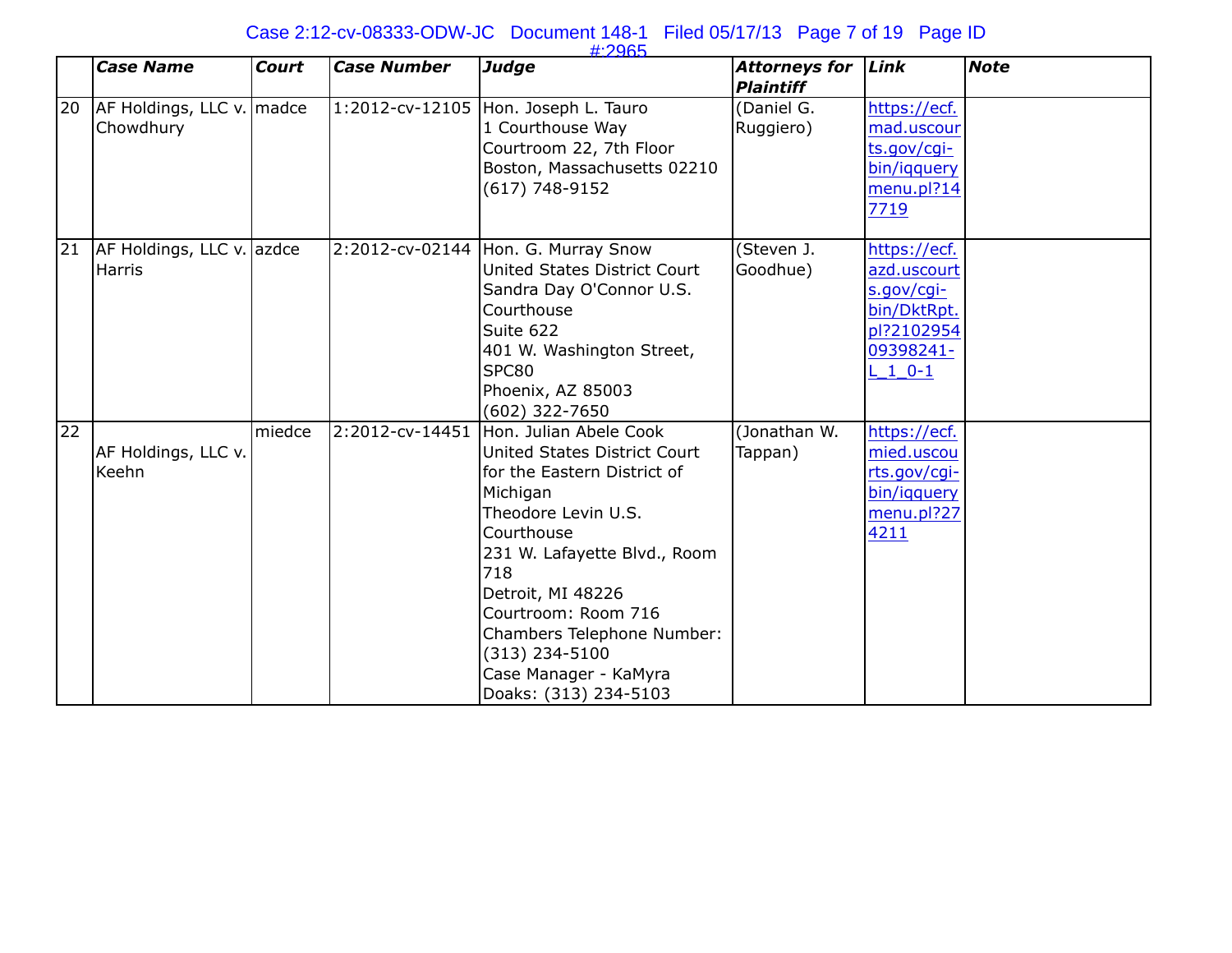|    |                                            |              |                    | #2966                                                                                                                                                                                                                                                                                  |                                          |                                                                                 |                                                                                                                                                                                                                                                                                                                |
|----|--------------------------------------------|--------------|--------------------|----------------------------------------------------------------------------------------------------------------------------------------------------------------------------------------------------------------------------------------------------------------------------------------|------------------------------------------|---------------------------------------------------------------------------------|----------------------------------------------------------------------------------------------------------------------------------------------------------------------------------------------------------------------------------------------------------------------------------------------------------------|
|    | <b>Case Name</b>                           | <b>Court</b> | <b>Case Number</b> | Judge                                                                                                                                                                                                                                                                                  | <b>Attorneys for</b><br><b>Plaintiff</b> | Link                                                                            | <b>Note</b>                                                                                                                                                                                                                                                                                                    |
| 23 | AF Holdings, LLC v. ctdce<br><b>Olivas</b> |              |                    | 3:2012-cv-01401 Hon. Janet Bond Arterton<br>Richard C. Lee United States<br>Courthouse<br>141 Church Street<br>New Haven, CT 06510<br>Location: Courtroom 2<br>Chambers Telephone 203-773-<br>2456<br>Clerk's Office Telephone 203-<br>773-2140<br>Clerk's Office Fax 203-773-<br>2334 | (Daniel G.<br>Ruggiero)                  | https://ecf.<br>ctd.uscourt<br>s.gov/cgi-<br>bin/iqquery<br>menu.pl?98<br>605   |                                                                                                                                                                                                                                                                                                                |
| 24 | AF Holdings, LLC v. gandce<br>Patel        |              |                    | 2:2012-cv-00262 Hon. William C. O'Kelley<br>1942 Richard B. Russell<br>Federal Building and United<br><b>States Courthouse</b><br>75 Spring Street, SW<br>Atlanta, GA 30303-3309<br>Gainesville Chambers: 303<br>Chambers Phone: (678) 450-<br>2730                                    | (Jacques<br>Nazaire)                     | 8990                                                                            | https://ecf. Case has been<br>gand.uscou dismissed, but John<br>rts.gov/cgi- Doe defendant has<br>bin/igquery filed a motion for<br>menu.pl?18 sanctions against Paul<br>Hansmeier, John<br>Steele, Paul Duffy and<br>Brett Gibbs. The<br>attorney on the<br>pleadings is local<br>counsel Jacques<br>Nazaire. |
| 25 | Guava, LLC v. Ly                           | paedce       | 2:2012-cv-06724    | Hon. Norma L. Shapiro<br>James A. Byrne U.S.<br>Courthouse<br>601 Market Street<br>Philadelphia, PA 19106-1797                                                                                                                                                                         | (Daniel G.<br>Ruggiero)                  | https://ecf.<br>paed.uscou<br>rts.gov/cgi-<br>bin/igguery<br>menu.pl?47<br>0703 |                                                                                                                                                                                                                                                                                                                |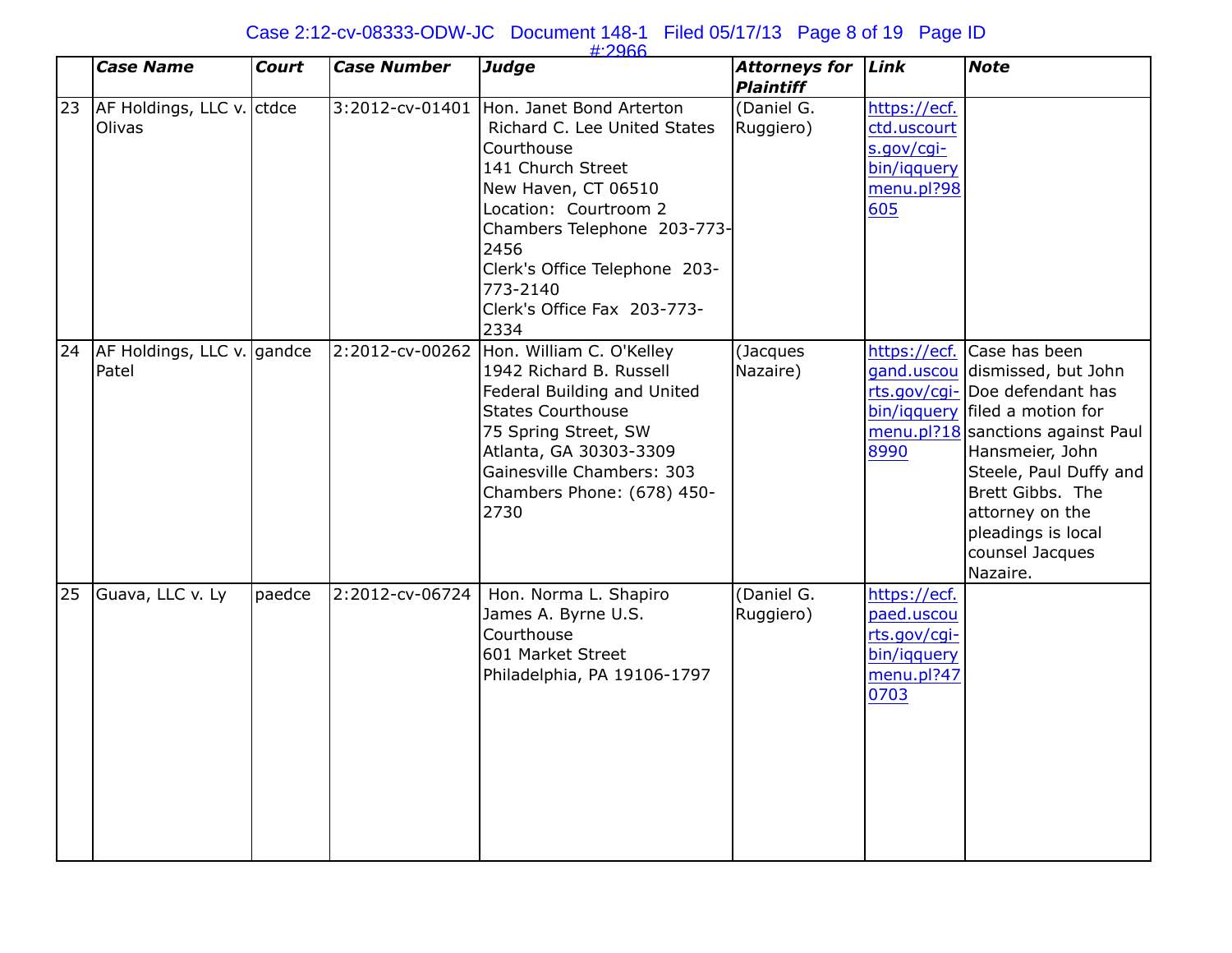## Case 2:12-cv-08333-ODW-JC Document 148-1 Filed 05/17/13 Page 9 of 19 Page ID

|                 | <b>Case Name</b>                                                                      | <b>Court</b> | <b>Case Number</b> | <b>Judge</b>                                                                                                                                                                                                    | <b>Attorneys for</b><br><b>Plaintiff</b> | Link                                                                                                                                                    | <b>Note</b>                                                                                                                                                                                                                    |
|-----------------|---------------------------------------------------------------------------------------|--------------|--------------------|-----------------------------------------------------------------------------------------------------------------------------------------------------------------------------------------------------------------|------------------------------------------|---------------------------------------------------------------------------------------------------------------------------------------------------------|--------------------------------------------------------------------------------------------------------------------------------------------------------------------------------------------------------------------------------|
|                 | <b>OTHER FEDERAL CASES - Principals are Counsel of Record</b>                         |              |                    |                                                                                                                                                                                                                 |                                          |                                                                                                                                                         |                                                                                                                                                                                                                                |
|                 |                                                                                       |              |                    |                                                                                                                                                                                                                 |                                          |                                                                                                                                                         |                                                                                                                                                                                                                                |
| $\overline{26}$ | C.I.T.C., U.S.A. v.<br>Gray Lion Logistics,<br><b>LLC</b>                             | lindce       |                    | 1:2012-cv-07283 Hon. Ruben Castillo<br>Everett McKinley Dirksen<br>United States Courthouse<br>219 South Dearborn Street<br>Chicago, IL 60604<br>Courtroom 2141   Chambers<br>2146<br>Telephone: (312) 435-5878 | Paul Duffy                               | https://ecf.i<br>Ind.uscourt<br>s.gov/cgi-<br>bin/iqquery<br>menu.pl?27<br>3998                                                                         |                                                                                                                                                                                                                                |
| $\overline{27}$ | Clean Harbors<br>Services Inc v.<br>Illinois<br>International Port<br><b>District</b> | ilndce       | 1:2012-cv-07837    | Hon. Thomas M. Durkin<br>Everett McKinley Dirksen<br>United States Courthouse<br>219 South Dearborn Street<br>Chicago, IL 60604<br>Courtroom 1725   Chambers<br>1764<br>Telephone: (312) 435-5840               | Paul Duffy                               | https://ecf.i<br>Ind.uscourt<br>s.gov/cgi-<br>bin/iqquery<br>menu.pl?27<br>4845                                                                         |                                                                                                                                                                                                                                |
| 28              |                                                                                       | Minn. Dis    |                    |                                                                                                                                                                                                                 | Paul Hansmeier                           |                                                                                                                                                         | Paul Hansmeier                                                                                                                                                                                                                 |
|                 | Cooper v. Steele,<br>et al.                                                           |              | No. 27-CV-13-3463  |                                                                                                                                                                                                                 |                                          |                                                                                                                                                         | represents Prenda Law                                                                                                                                                                                                          |
| $\overline{29}$ | In re: Paul<br>Hansmeier                                                              | 9th Cir.     | 13-80114           | N/A - panel not yet assigned                                                                                                                                                                                    |                                          | nsportRoo<br>CaseSumm Hansmeier<br>ary.jsp?cas<br>$eNum = 13 -$<br>80114&dktT<br>ype=dktPu<br>blic&incOrig<br>Dkt=Y&inc<br><b>DktEntries</b><br>$=$ $Y$ | Paul Hansmeier http://ecf.c Attorney disciplinary<br>a9.uscourts proceeding initiated,<br>.gov/cmecf   with reference to<br>/servlet/Tra pending application for<br>admission to bar of<br>$m?$ servlet= Ninth Circuit by Paul |

#:2967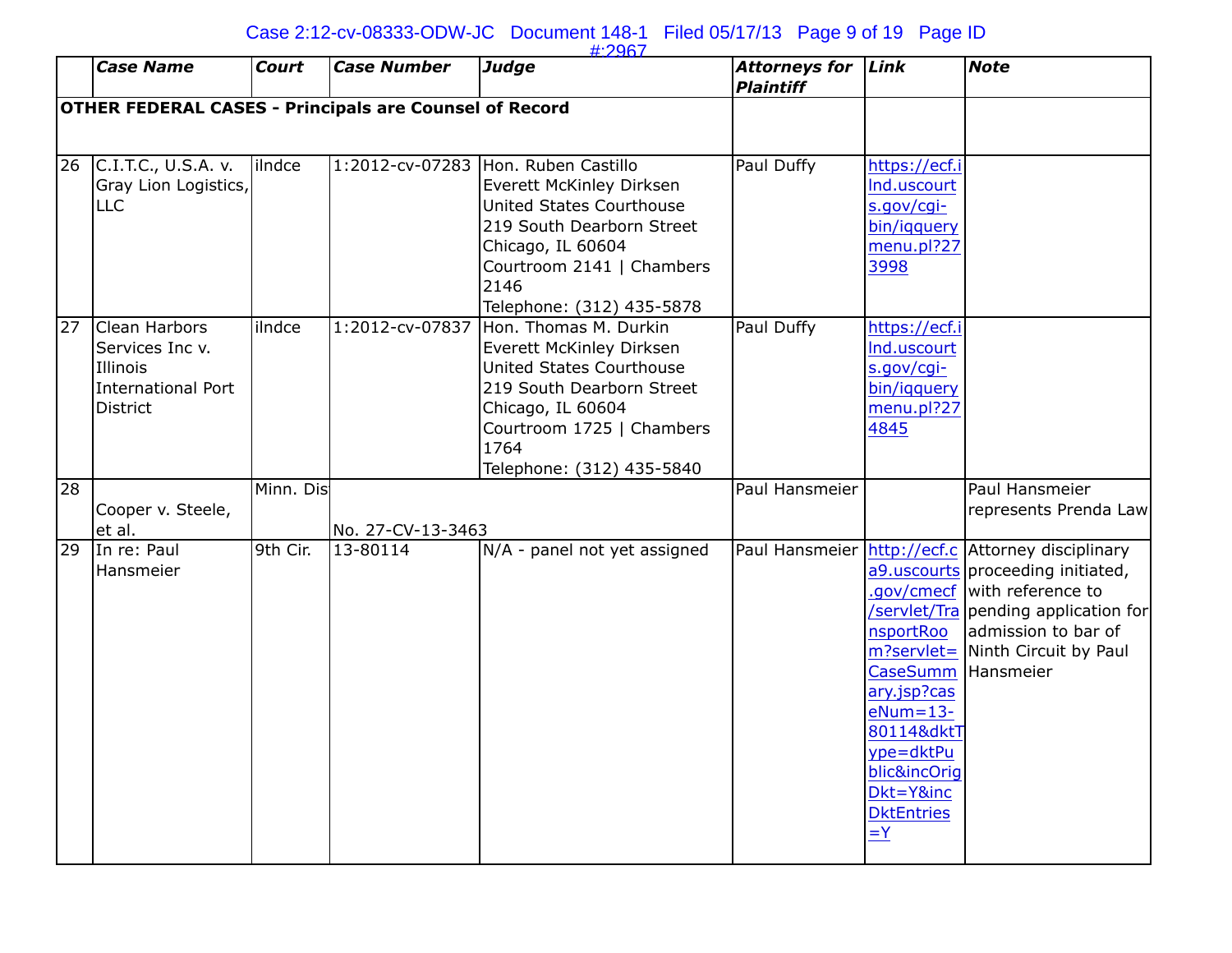|                 |                                                       |              |                    | $\#2968$                                                                                                                                                                                                                                 |                                               |                                                                                                  |                                                                                                                                                                                                                        |
|-----------------|-------------------------------------------------------|--------------|--------------------|------------------------------------------------------------------------------------------------------------------------------------------------------------------------------------------------------------------------------------------|-----------------------------------------------|--------------------------------------------------------------------------------------------------|------------------------------------------------------------------------------------------------------------------------------------------------------------------------------------------------------------------------|
|                 | <b>Case Name</b>                                      | <b>Court</b> | <b>Case Number</b> | <b>Judge</b>                                                                                                                                                                                                                             | <b>Attorneys for</b><br><b>Plaintiff</b>      | Link                                                                                             | <b>Note</b>                                                                                                                                                                                                            |
| 30              | MILLENNIUM TGA,<br>INC. v. DOE                        | dcdce        |                    | 1:2012-mc-00357 Hon. Judge Robert L. Wilkins<br>333 Constitution Avenue N.W.<br>Washington D.C. 20001<br>Chambers: (202) 354-3480                                                                                                        | Duffy, Paul A.                                | https://ecf.<br>dcd.uscourt<br>s.gov/cgi-<br>bin/DktRpt.<br>pl?7206188<br>86338033-<br>$L_1$ 0-1 |                                                                                                                                                                                                                        |
| 31              | Mooney v. Frito-<br>Lay, Inc. et al.                  | mndce        |                    | 0:2013-cv-00648 Hon. Donovan W. Frank<br>U.S. District Court<br>724 Federal Building<br>316 N. Robert Street<br>St. Paul, MN 55101<br>Chambers: (651) 848-1290<br><b>Chambers E-mail Address:</b><br>frank_chambers@mnd.uscourt<br>s.gov | Paul Hansmeier   https://ecf.   Filed by Paul | ts.gov/cgi-<br>menu.pl?13<br>0935                                                                | mnd.uscour Hansmeier for "Class"<br>Action Justice<br>bin/iqquery   Institute, LLC"                                                                                                                                    |
| $\overline{32}$ | OPENMINDED<br>SOLUTIONS, INC.<br>v. DOES              | dcdce        | 1:2011-cv-01883    | Magistrate Judge John M.<br>Facciola<br>333 Constitution Avenue N.W.<br>Washington D.C. 20001<br>Chambers: (202) 354-3130                                                                                                                | Duffy, Paul A                                 | https://ecf.<br>dcd.uscourt<br>s.gov/cgi-<br>bin/DktRpt.<br>pl?5192604<br>34400885-<br>$L_1$ 0-1 |                                                                                                                                                                                                                        |
| 33              | Padraigin Browne,<br>et al v. Groupon,<br>Inc., et al | 9th Cir.     | 13-551118          | N/A - panel not yet assigned                                                                                                                                                                                                             | Brett Gibbs,<br>Paul Hansmeier                | CaseSumm<br>ary.jsp&cas<br>$eNum = 13 -$<br>55118&inc<br>OrigDkt=Y&<br>incDktEntri<br>$es = Y$   | https://ecf.   Padraigin Browne<br>ca9.uscourt (Hansmeier's wife)<br>s.gov/cmec opening brief due<br>$f/\text{servlet}/\text{Tr}$ 5/29. Hansmeier<br>ansportRoo admission to 9th circ<br>$m?$ servlet=  still on hold. |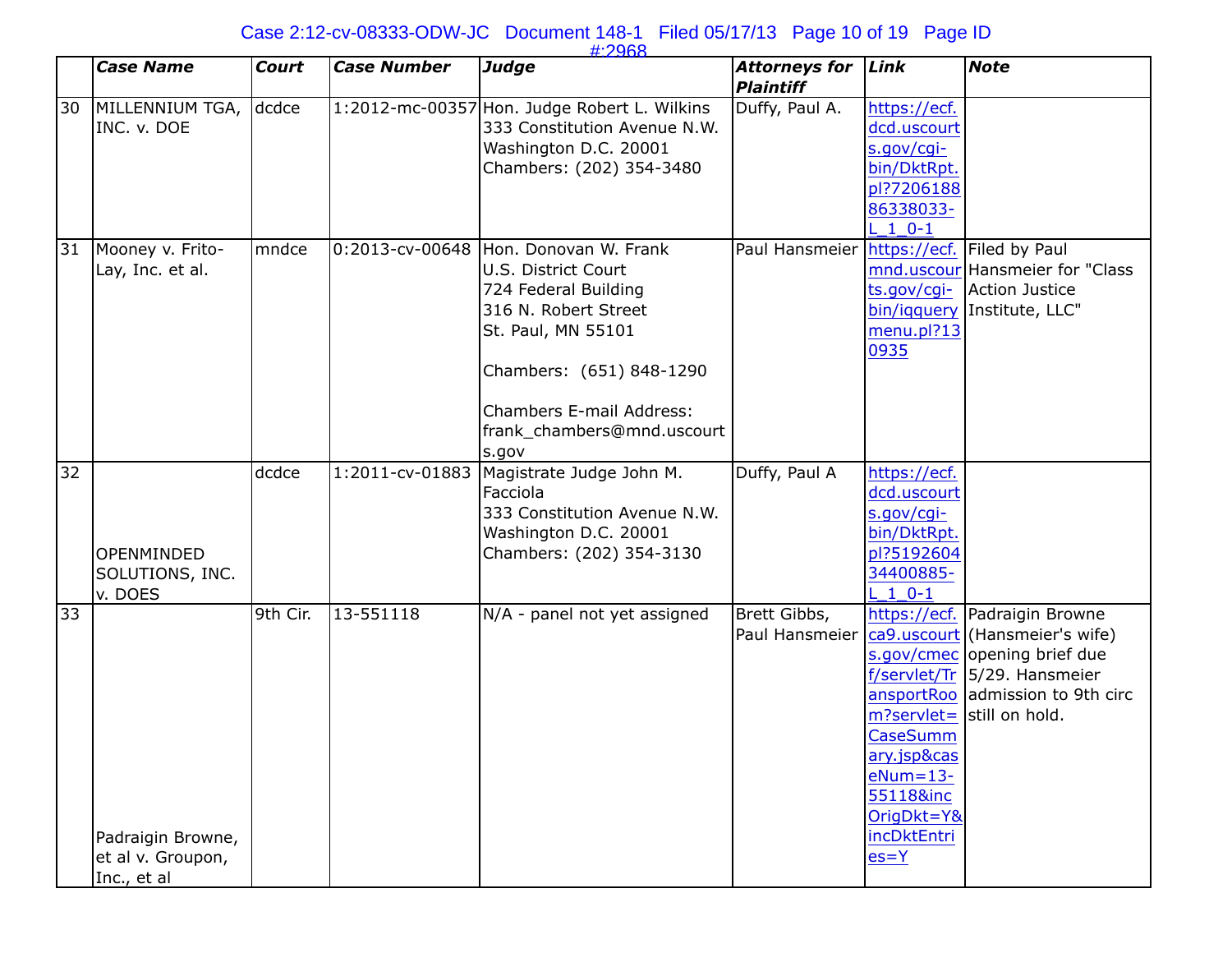|    | Case Name                                       | <b>Court</b> | <b>Case Number</b> | Judge                                                                                                                                                                                                                 | <b>Attorneys for</b><br><b>Plaintiff</b> | Link                                                                                             | $ $ Note       |
|----|-------------------------------------------------|--------------|--------------------|-----------------------------------------------------------------------------------------------------------------------------------------------------------------------------------------------------------------------|------------------------------------------|--------------------------------------------------------------------------------------------------|----------------|
| 34 | Pecover et al v.<br>Electronic Arts Inc.        | lcandce      | 4:2008-cv-02820    | Hon. Claudia Wilken<br>Oakland Courthouse<br>Courtroom 2 - 4th Floor<br>1301 Clay Street<br>Oakland, CA 94612<br>Chambers (Nikki Riley) (510)<br>637-3542                                                             | Brett Gibbs                              | https://ecf.<br>cand.uscou<br>rts.gov/cgi-<br>bin/iqquery<br>menu.pl?23<br>7324                  |                |
| 35 | Prenda Law<br>Incorporated v.<br>Godfread et al | azdce        |                    | 2:2013-mc-00030 Hon. Susan R. Bolton<br>United States District Court<br>Sandra Day O'Connor U.S.<br>Courthouse, Suite 522<br>401 West Washington Street,<br>SPC 50<br>Phoenix, AZ 85003-2153<br>Phone: (602) 322-7570 | Duffy, Paul A                            | https://ecf.<br>azd.uscourt<br>s.gov/cgi-<br>bin/DktRpt.<br>pl?3642396<br>55678276-<br>$L_1$ 0-1 | (closing soon) |

#:2969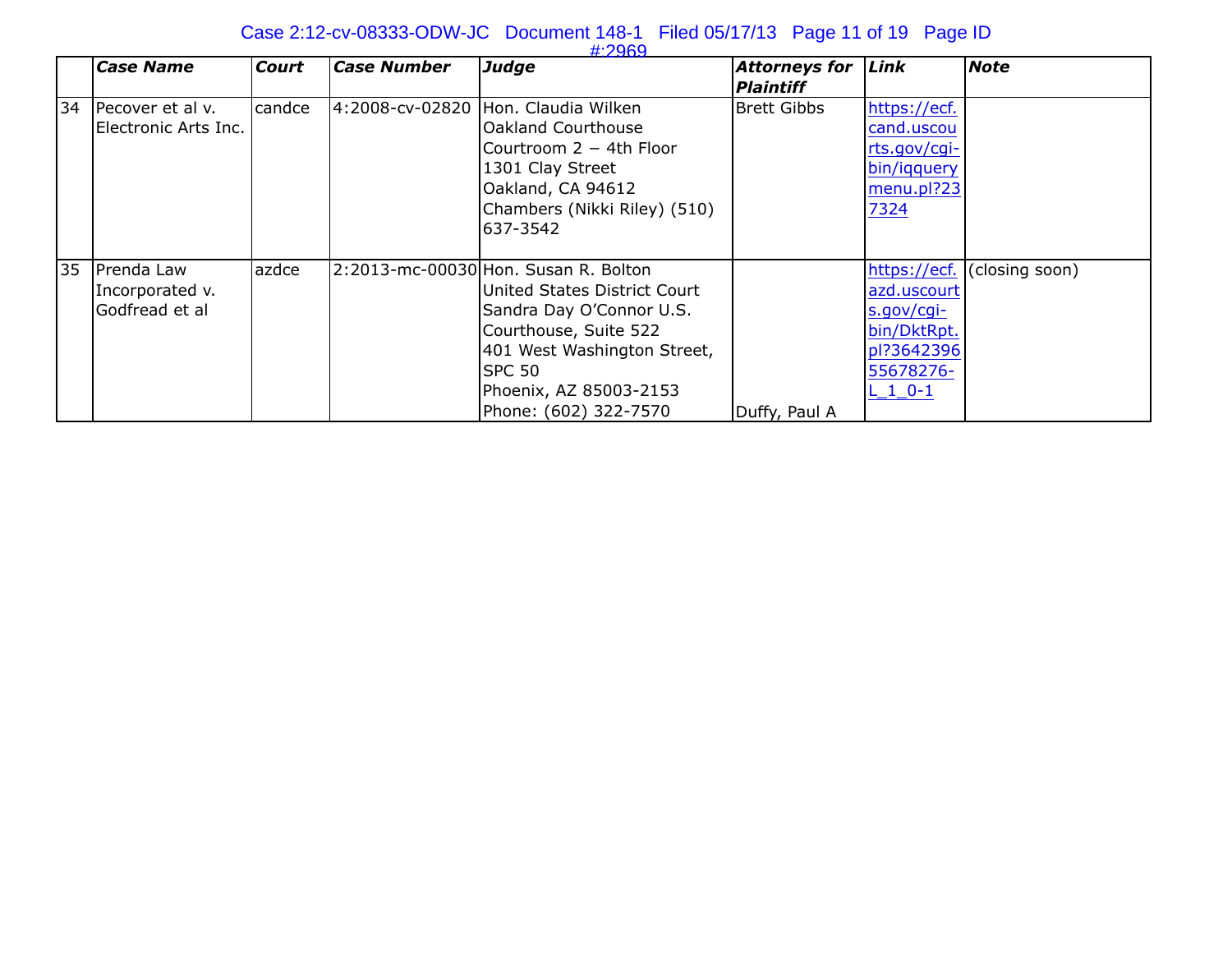| Case 2:12-cv-08333-ODW-JC Document 148-1 Filed 05/17/13 Page 12 of 19 Page ID<br>$\#2970$ |          |                    |                              |                                   |      |                                                                                                                                                                                                                                                                                                                                                                                                                                         |  |  |  |
|-------------------------------------------------------------------------------------------|----------|--------------------|------------------------------|-----------------------------------|------|-----------------------------------------------------------------------------------------------------------------------------------------------------------------------------------------------------------------------------------------------------------------------------------------------------------------------------------------------------------------------------------------------------------------------------------------|--|--|--|
| <b>Case Name</b>                                                                          | Court    | <b>Case Number</b> | <b>Judge</b>                 | <b>Attorneys for</b><br>Plaintiff | Link | Note                                                                                                                                                                                                                                                                                                                                                                                                                                    |  |  |  |
| 36 Shames et al. v.<br>Hansmeier et al.                                                   | 9th Cir. | 12-57206           | N/A - panel not yet assigned | <b>Brett Gibbs</b>                |      | Paul Hansmeier https://ecf. Paul Hansemeier has<br>ca9.uscourt appeared on behalf of<br>s.gov/cmec   his father, Gordon<br>f/servlet/Tr Hansmeier (also a<br>ansportRoo (lawyer), to appeal the<br>m?servlet= denial of their<br>CaseSumm objections to the<br>ary.jsp&cas proposed class<br>eNum=12-  settlement. Gibbs<br>57026&inc Iterminated as counsel<br>OrigDkt=Y& for Gordon Hansmeier<br>incDktEntri   on 4/5/13, per "Notice |  |  |  |

|    |                                 |       |                                                                                                                                                                |                                             | $es = Y$           | $T = T$ $T = T$ $T = T$ $T = T$ $T = T$ $T = T$<br>of Re-Assignment of<br>Counsel Within Same<br>Office," listing "Class<br><b>Action Justice</b><br>Institute, LLC" as the<br>law office representing<br>Gordon Hansmeier;<br>case "re-assigned"<br>from Gibbs to Paul<br>Hansmeier. See ECF<br>No. 38 |
|----|---------------------------------|-------|----------------------------------------------------------------------------------------------------------------------------------------------------------------|---------------------------------------------|--------------------|---------------------------------------------------------------------------------------------------------------------------------------------------------------------------------------------------------------------------------------------------------------------------------------------------------|
| 37 | Wersal v.<br>LivingSocial, Inc. | mndce | 0:2013-cv-00381 Hon. Donovan W. Frank<br>U.S. District Court<br>724 Federal Building<br>316 N. Robert Street<br>St. Paul, MN 55101<br>Chambers: (651) 848-1290 | Paul Hansmeier   https://ecf. Filed by Paul | menu.pl?13<br>0417 | mnd.uscour Hansmeier for "Class<br>ts.gov/cgi- Action Justice<br>bin/iqquery   Institute, LLC"                                                                                                                                                                                                          |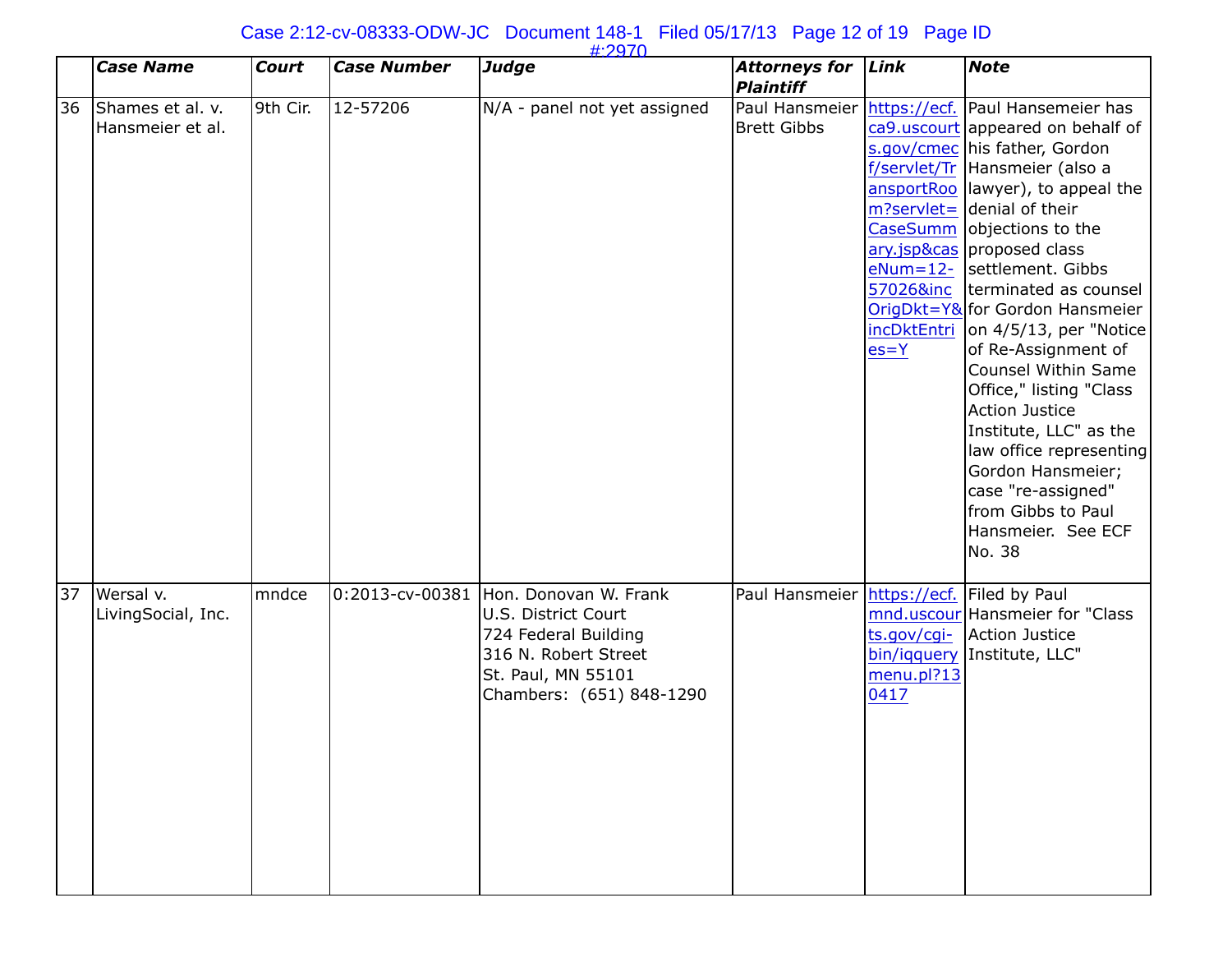## Case 2:12-cv-08333-ODW-JC Document 148-1 Filed 05/17/13 Page 13 of 19 Page ID

|                 | <b>Case Name</b>                               | <b>Court</b>                                            | <b>Case Number</b> | <b>Judge</b>                                                                                                                                                     | <b>Attorneys for</b><br><b>Plaintiff</b> | Link | <b>Note</b>                                                                                                                                                                                                                  |
|-----------------|------------------------------------------------|---------------------------------------------------------|--------------------|------------------------------------------------------------------------------------------------------------------------------------------------------------------|------------------------------------------|------|------------------------------------------------------------------------------------------------------------------------------------------------------------------------------------------------------------------------------|
|                 | <b>STATE COURT CASES (Organized by County)</b> |                                                         |                    |                                                                                                                                                                  |                                          |      |                                                                                                                                                                                                                              |
|                 | 39   LW Systems v.<br>Christopher<br>Hubbard   | Circuit<br>Court of<br>St. Clair<br>County,<br>Illinois | $13 - L - 0015$    | Hon. Andrew J. Gleeson<br>Twentieth Judicial Circuit,<br>Associate Judge<br>10 Public Square<br>Belleville, Illinois 62220<br>618-277-7325<br>618-277-1398 (Fax) | John Steele<br>Paul Duffy                |      | Prenda has been<br>authorized to<br>subpoena subscriber<br>records for<br>*thousands* of IP<br>addresses, from over<br>300 ISPs, all pursuant<br>to an "Agreed Order"<br>with the lead<br>defendant,<br>Christopher Hubbard. |
| [40             | Guava, LLC v.<br>Comcast                       | Circuit<br>Court of<br>St. Clair<br>County,<br>Illinois | 12-MR-0417         | Hon. Andrew J. Gleeson<br>Twentieth Judicial Circuit,<br>Associate Judge<br>10 Public Square<br>Belleville, Illinois 62220<br>618-277-7325<br>618-277-1398 (Fax) | John Steele<br>Paul Duffy                |      | On appeal to Illinois<br>Court of Appeals                                                                                                                                                                                    |
| $\overline{41}$ | Peg Leg<br>Productions vs.<br>Charter          | Circuit<br>Court of<br>St. Clair<br>County,<br>Illinois | 13-MR-0142         | Hon. Robert Haida<br>Twentieth Judicial Circuit,<br>Circuit Court Judge<br>10 Public Square<br>Belleville, Illinois 62220<br>618-825-2329<br>618-277-1398 (Fax)  | Paul Duffy<br>(Robert<br>Sprague)        |      |                                                                                                                                                                                                                              |
| 42              | <b>AMATA LLC</b>                               | Circuit<br>Court of<br>Cook<br>County,<br>Illinois      | 2012-M1-101630     | Unknown                                                                                                                                                          | <b>STEELE LAW</b><br>LLC                 |      | 1/11/12                                                                                                                                                                                                                      |
| 43              | <b>CAPITAL ONE</b><br><b>BANK</b>              | Circuit<br>Court of<br>Cook<br>County,<br>Illinois      | 2013-M1-121896     | Unknown                                                                                                                                                          | Paul Duffy                               |      | 4/4/13                                                                                                                                                                                                                       |

#:2971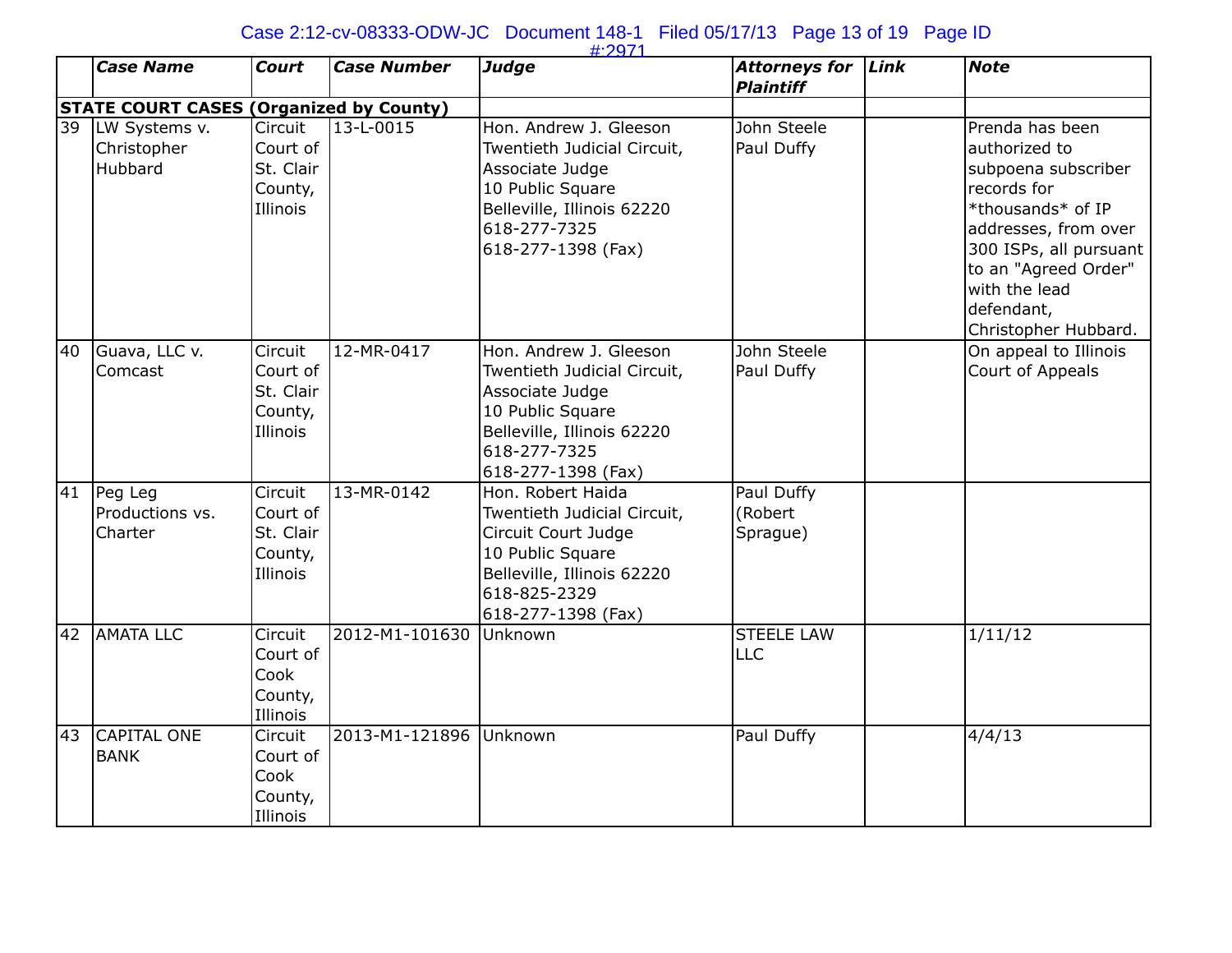## Case 2:12-cv-08333-ODW-JC Document 148-1 Filed 05/17/13 Page 14 of 19 Page ID

|    | <b>Case Name</b>                                                          | <b>Court</b>                                                      | <b>Case Number</b>                                              | <b>Judge</b>                                                               | <b>Attorneys for</b><br><b>Plaintiff</b>                       | Link | <b>Note</b>                                                                                                                                        |
|----|---------------------------------------------------------------------------|-------------------------------------------------------------------|-----------------------------------------------------------------|----------------------------------------------------------------------------|----------------------------------------------------------------|------|----------------------------------------------------------------------------------------------------------------------------------------------------|
| 44 | <b>FIRST NORTHERN</b><br>CU                                               | Circuit<br>Court of<br>Cook<br>County,<br>Illinois                | 2012-M1-139020                                                  | Unknown                                                                    | Paul Duffy                                                     |      | 6/27/12                                                                                                                                            |
| 45 | <b>PARKSIDE OLD</b><br><b>TOWN</b>                                        | Circuit<br>Court of<br>Cook<br>County,<br>Illinois                | 2012-M1-724298                                                  | Unknown                                                                    | Paul Duffy                                                     |      | 9/27/12                                                                                                                                            |
| 46 | <b>RIVER PLACE PARK Circuit</b><br>С                                      | Court of<br>Cook<br>County,<br>Illinois                           | 2011-M1-728109                                                  | Unknown                                                                    | Paul Duffy                                                     |      | 11/23/2011                                                                                                                                         |
| 47 | <b>BOY RACER INC vs Circuit</b><br>DOES, JOHN (1<br>615)                  | Court of<br>Maimi-<br>Dade<br>County<br>Florida                   | 2011-29024-CA-<br>$ 01\rangle$<br>13-2011-CA-<br>029024-0000-01 | Hon. Marc Schumacher<br>Circuit Court Judge                                | Unknown                                                        |      |                                                                                                                                                    |
| 48 | MILLENNIUM TGA<br><b>INC FOREIGN</b><br>CORP vs JOHN<br><b>DOES 1-529</b> | Circuit<br>Court of<br>Maimi-<br>Dade<br>County<br>Florida        | 2011-32619-CA-<br>$ 01\rangle$<br>13-2011-CA-<br>032619-0000-01 | Unknown                                                                    | (Joseph Perea)                                                 |      |                                                                                                                                                    |
| 49 | Cooper v. Steele et Minnesot 27-cv-13-3463<br>al.                         | a Fourth<br>District,<br>Hennepi<br>n County<br>District<br>Court |                                                                 | Hon. Ann Leslie Alton, 300<br>South Sixth Street,<br>Minneapolis, MN 55487 | John Steele<br>$(D)$ , Paul<br>Hansmeier, Paul<br><b>Duffy</b> |      | Steele answered with<br>counterclaims, Prenda<br>defaulted, then<br>submitted a late<br>answer, default motion<br>pending. Hearing on<br>5/21/2013 |

#:2972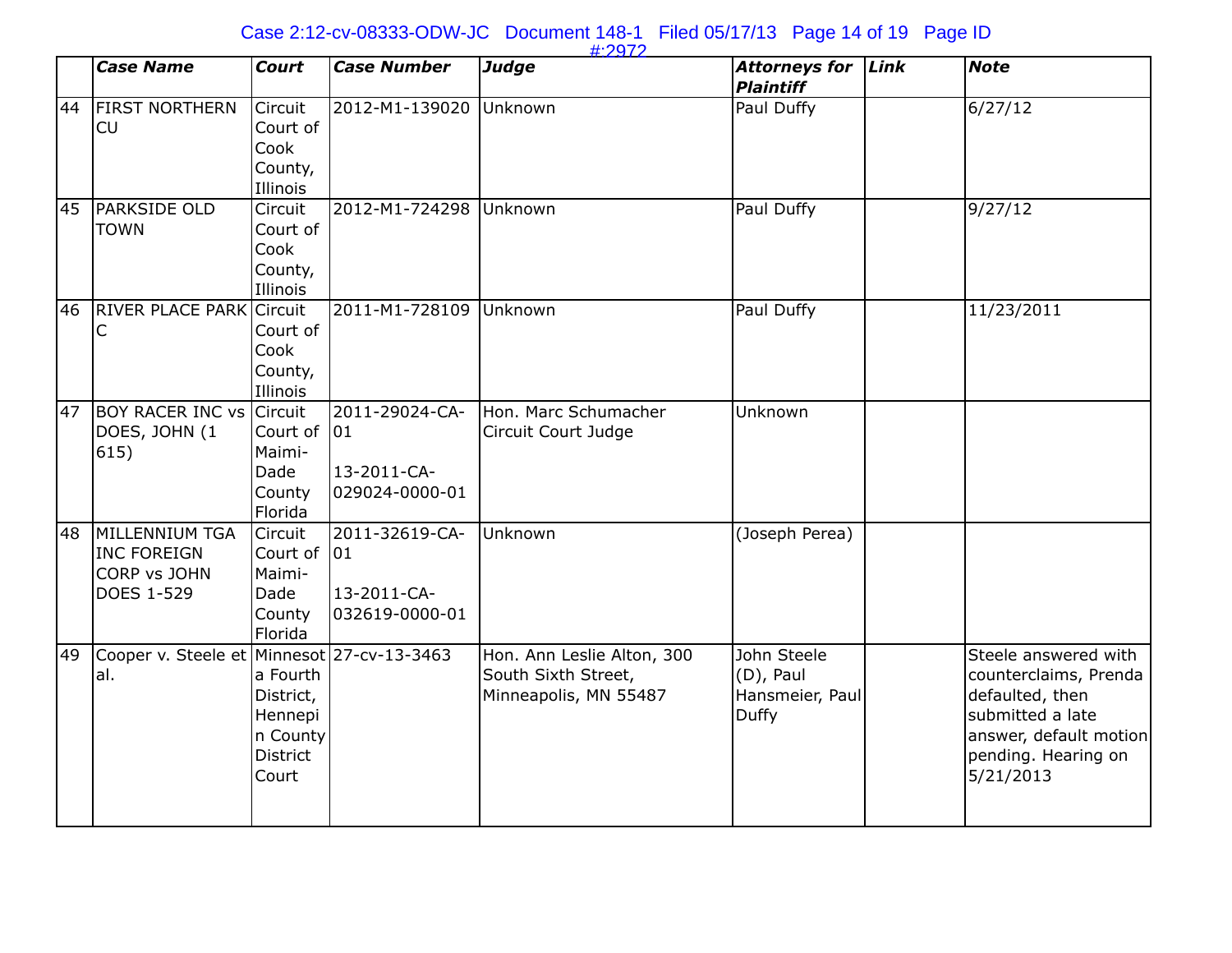## Case 2:12-cv-08333-ODW-JC Document 148-1 Filed 05/17/13 Page 15 of 19 Page ID

|    | <b>Case Name</b>                                        | <b>Court</b>                                                                                           | Case Number             | Judge                                                                                                                                                         | Attorneys for Link<br><b>Plaintiff</b> | Note                                                                                                |
|----|---------------------------------------------------------|--------------------------------------------------------------------------------------------------------|-------------------------|---------------------------------------------------------------------------------------------------------------------------------------------------------------|----------------------------------------|-----------------------------------------------------------------------------------------------------|
| 50 | Guava, LLC v.<br>Spencer Merkel                         | a Fourth<br>District,<br>Hennepi<br>n County<br>District<br>Court                                      | Minnesot 27-cv-12-20976 | Hon. Tanya M. Bransford, 300<br>South Sixth Street,<br>Minneapolis, MN 55487                                                                                  | John Steele<br>Paul Hansmeier          | Case voluntarily<br>dismissed. Motion for<br>attorneys fees still<br>pending / under<br>advisement. |
| 51 | Guava, LLC v. John   Philadelp   No. 03387<br>Does 1-40 | hia<br>County<br>Court of<br>Common<br>Pleas<br>Civil<br><b>Division</b><br>Decemb<br>er Term,<br>2012 |                         | Hon. Pamela P. Dembe<br>Court of Common Pleas of<br>Philadelphia<br>City Hall, Room 386<br>Philadelphia, PA 19107<br>Phone: 215 686-8334<br>Fax: 215 567-7328 | Unknown                                |                                                                                                     |

#:2973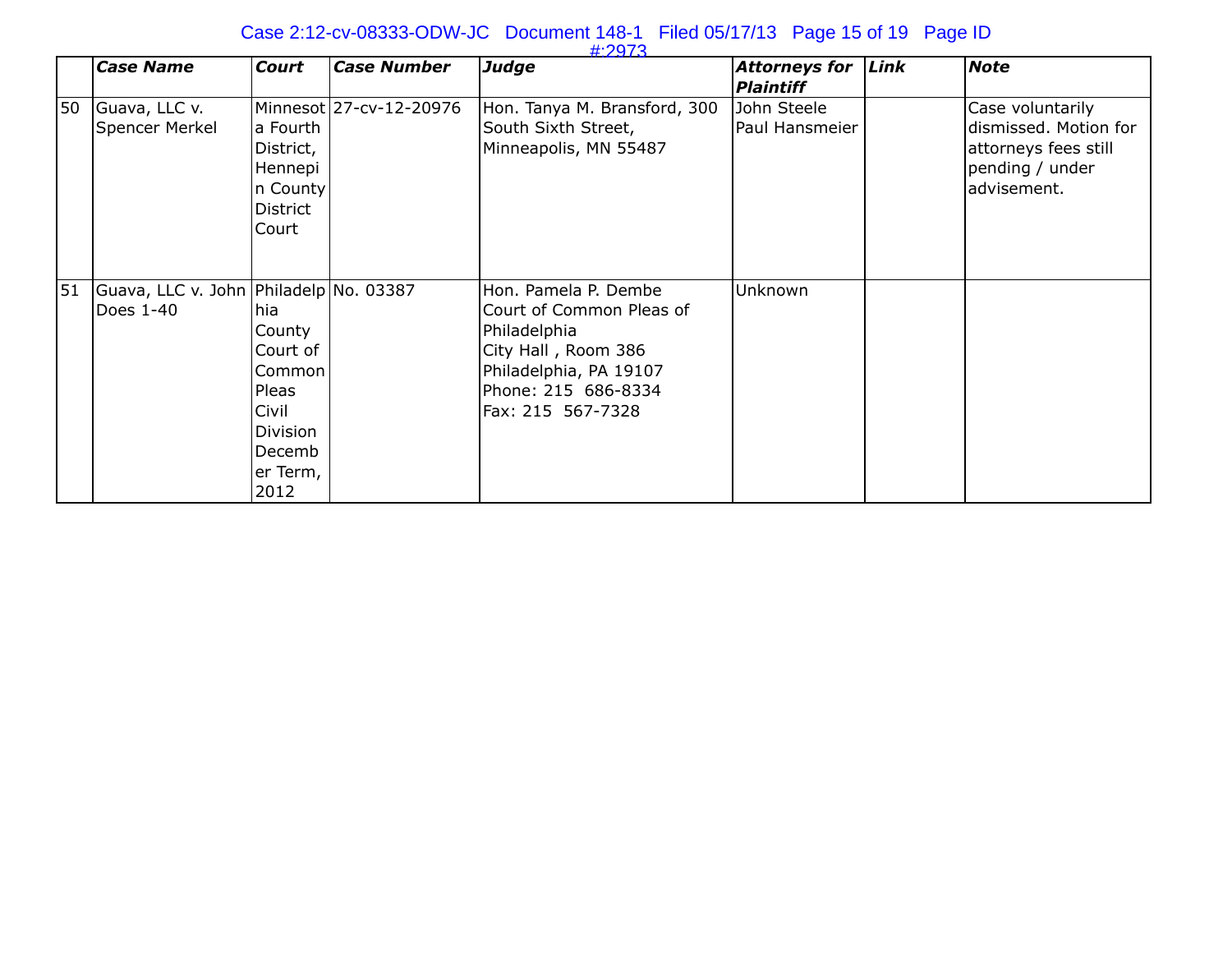Case 2:12-cv-08333-ODW-JC Document 148-1 Filed 05/17/13 Page 16 of 19 Page ID #:2974

# **EXHIBIT 2**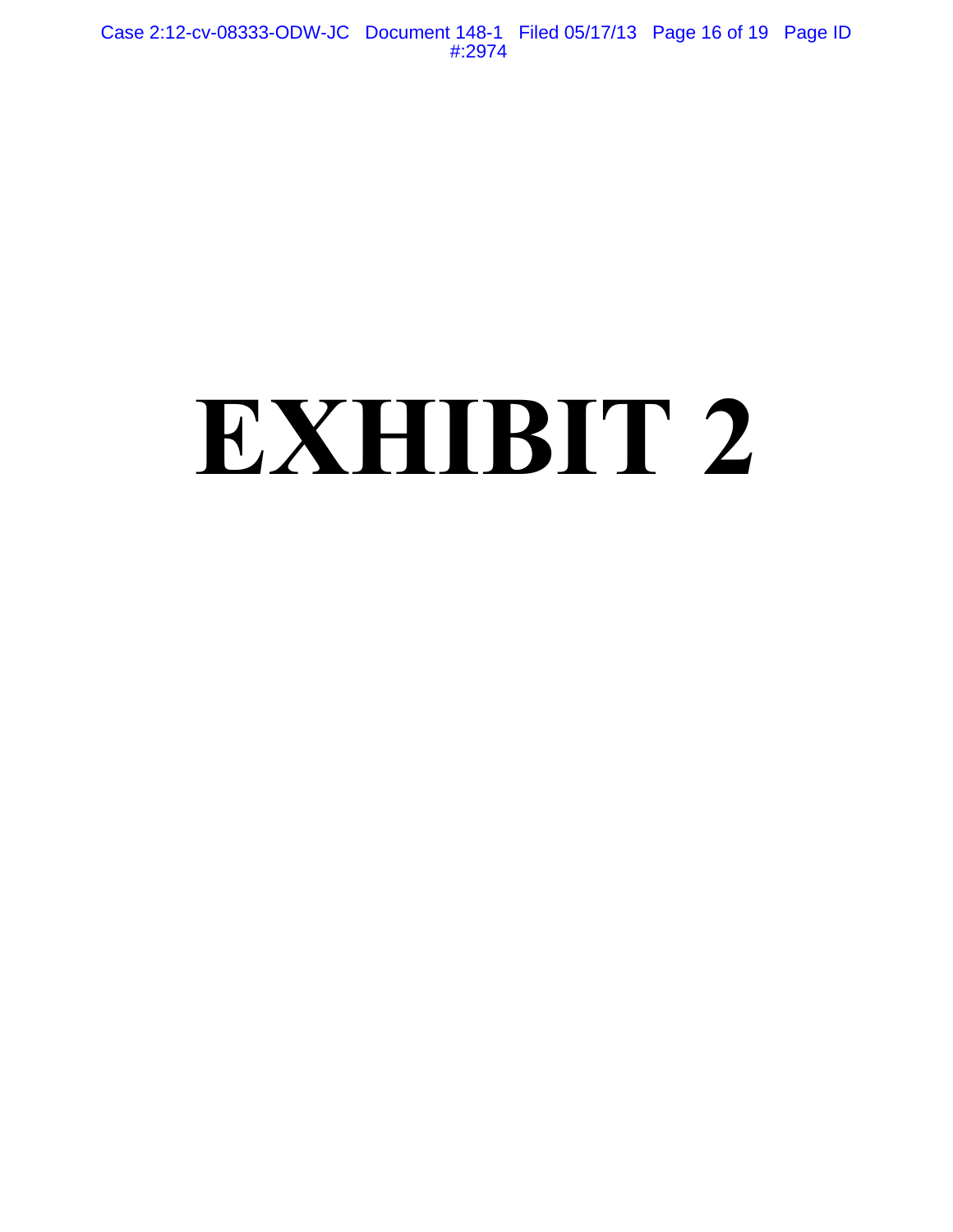| Paul A. Duffy                                                                                                                                                                                                                                                                                                                                            | <b>Brett L. Gibbs</b>                                                                                                                                         | <b>Paul R. Hansmeier</b>                                                                                                                                                                          | John L. Steele                                                                                                                                                                                |
|----------------------------------------------------------------------------------------------------------------------------------------------------------------------------------------------------------------------------------------------------------------------------------------------------------------------------------------------------------|---------------------------------------------------------------------------------------------------------------------------------------------------------------|---------------------------------------------------------------------------------------------------------------------------------------------------------------------------------------------------|-----------------------------------------------------------------------------------------------------------------------------------------------------------------------------------------------|
| <b>California</b><br>California State Bar<br>1149 S Hill St Los<br>Angeles, CA 90015<br>$800 - 843 - 9053 -$<br><b>Attorney Complaint</b><br>Hotline<br>http://www.calbar.ca.gov http://www.calbar.ca.go St. Paul, MN 55102-<br>/Attorneys/LawyerRegula v/Attorneys/LawyerReg<br>tion/FilingaComplaint.as  ulation/FilingaComplaint (651) 296-3952<br>px | <b>California</b><br>California State Bar<br>1149 S Hill St Los<br>Angeles, CA 90015<br>$800 - 843 - 9053 -$<br><b>Attorney Complaint</b><br>Hotline<br>.aspx | <b>Minnesota</b><br>Lawyers Professional<br>Responsibility Board<br>Office of Lawyers<br>Professional<br>Responsibility<br>1500 Landmark Towers<br>345 St. Peter Street<br>1218<br>(800) 657-3601 | <b>Illinois</b><br><b>ARDC</b><br>One Prudential<br>Plaza<br>130 East Randolph<br>Drive<br>Suite 1500<br>Chicago, IL 60601-<br>6219<br>$(312) 565 - 2600$<br>(800) 826-8625<br>Fax (312) 565- |
| http://www.calbar.ca.gov http://www.calbar.ca.go http://lprb.mncourts.go <br>/ContactUs.aspx                                                                                                                                                                                                                                                             | v/ContactUs.aspx                                                                                                                                              | v/Pages/Default.aspx                                                                                                                                                                              | 2320<br>http://www.iardc.o<br>rg/howtocontact_or <br>ginfo.html                                                                                                                               |
| Illinois<br><b>ARDC</b><br>One Prudential Plaza<br>130 East Randolph Drive<br>Suite 1500<br>Chicago, IL 60601-6219<br>$(312) 565 - 2600$<br>(800) 826-8625<br>Fax (312) 565-2320<br>http://www.iardc.org/ho                                                                                                                                              |                                                                                                                                                               |                                                                                                                                                                                                   |                                                                                                                                                                                               |
| wtocontact_orginfo.html<br>Massachusetts<br>Board of Bar Overseers<br>99 High Street<br>Boston, Massachusetts<br>02110<br>$(617)$ 728-8700<br>http://www.mass.gov/ob<br>cbbo/complaint.htm                                                                                                                                                               |                                                                                                                                                               |                                                                                                                                                                                                   |                                                                                                                                                                                               |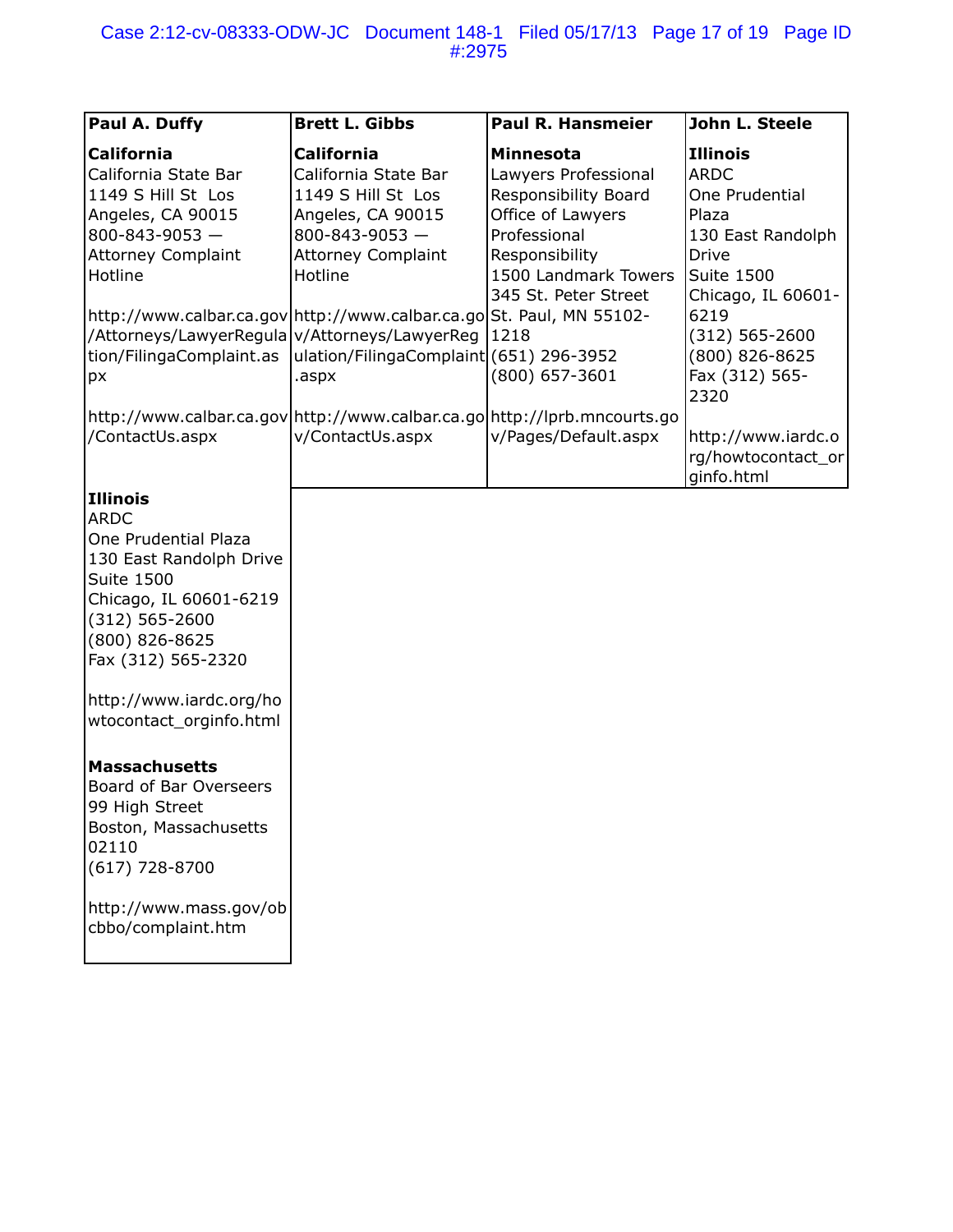Case 2:12-cv-08333-ODW-JC Document 148-1 Filed 05/17/13 Page 18 of 19 Page ID #:2976

# **EXHIBIT 3**